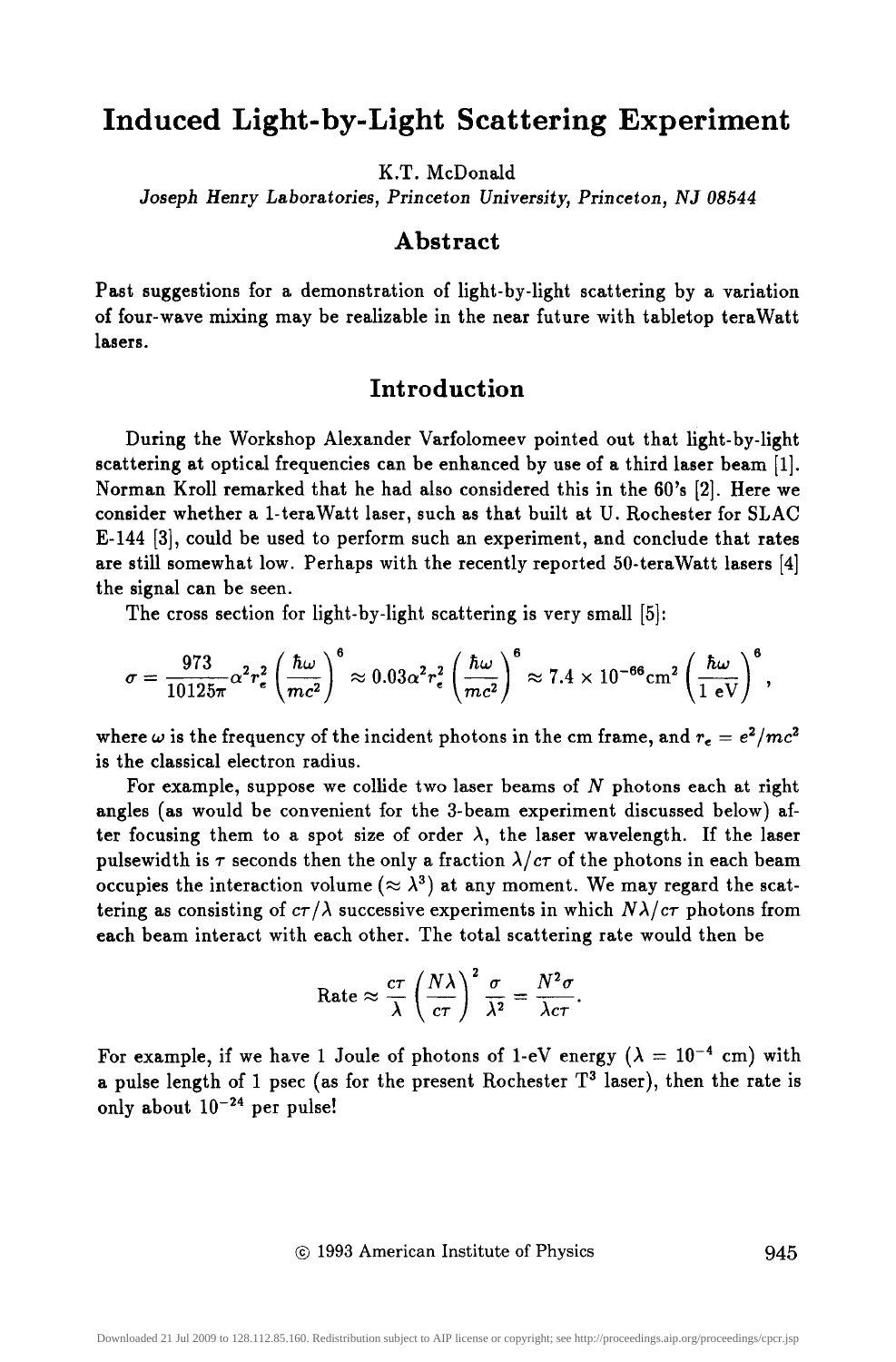#### **Four-Wave Mixing**

The observation of Kroll and Varfolomeev is that when a third laser beam is present and aligned along the direction of a possible final-state photon, the scattering rate is enhanced by the number of photons in the third beam (during each of the subexperiments described above). That is, for N photons in each of the three beams,

$$
\text{Rate} \approx \frac{c\tau}{\lambda} \left(\frac{N\lambda}{c\tau}\right)^3 \frac{\sigma}{\lambda^2} = \frac{N^3 \sigma}{(c\tau)^2}.
$$

On using the above expression for the cross section, we arrive at the form of Kroll:

$$
\text{Rate} = \Gamma \alpha^4 \frac{\lambda_C^5}{\lambda^3 (c\tau)^2} \left(\frac{\mathcal{E}}{mc^2}\right)^3 \approx 10^{-6} \frac{(\mathcal{E}[\text{Joules}])^3}{(\tau [\text{psec}])^2},
$$

where  $\mathcal{E} = N\hbar\omega$  is the pulse energy,  $\lambda_c = \hbar/mc$  is the Compton wavelength of the electron, and the numerical factor  $\Gamma$  is roughly  $\pi$  when the spot size is  $\approx \lambda$ .

To reach a rate of one scatter per pulse, we would need, for example, 10 Joules in each beam, whose pulselengths have been compressed to 30 fsec.

## Configuration of the Laser Beams

It will be highly useful for the fourth photon to have a different frequency from the other three, and to be produced at an angle not along any of the incoming beams. Since  $\omega_4 = \omega_1 + \omega_2 - \omega_3$  it is sufficient that  $\omega_3 \neq \omega_1$ , while we may keep  $\omega_1 = \omega_2$  for convenience. In practice, it may be best to choose  $\omega_3$  to be the laser frequency, and take  $\omega_1 = \omega_2 = 2\omega_3$  by use of a doubling crystal. Then  $\omega_4 = 3\omega_3 = 1.5\omega_1.$ 

To separate beam 4 from the other three, we can make the collision of beams 1 and 2 at some crossing angle less than  $180^\circ$ , and set the pump beam 3 out of the plane of 1 and 2. (Other arrangements are possible as well.) Let  $\theta$  be the angle between beam 1 and the bisector of the angle between beams 1 and 2. We arrange beam 3 to be in the plane perpendicular to the plane of beams 1 and 2 that contains the bisector. Let  $\theta_3$  and  $\theta_4$  be the angles between the bisector and beams 3 and 4, respectively. See the Figure.

Under the assumption that  $\omega_1 = \omega_2$  energy and momentum conservation then read:

$$
2\omega_1=\omega_3+\omega_4,
$$

$$
2\omega_1\cos\theta=\omega_3\cos\theta_3+\omega_4\cos\theta_4,
$$

and

$$
\omega_3\sin\theta_3=\omega_4\sin\theta_4.
$$

**After some algebra we find** 

$$
\cos\theta_3=\frac{\omega_3-\omega_1\sin\theta}{\omega_3\cos\theta}.
$$

Downloaded 21 Jul 2009 to 128.112.85.160. Redistribution subject to AIP license or copyright; see http://proceedings.aip.org/proceedings/cpcr.jsp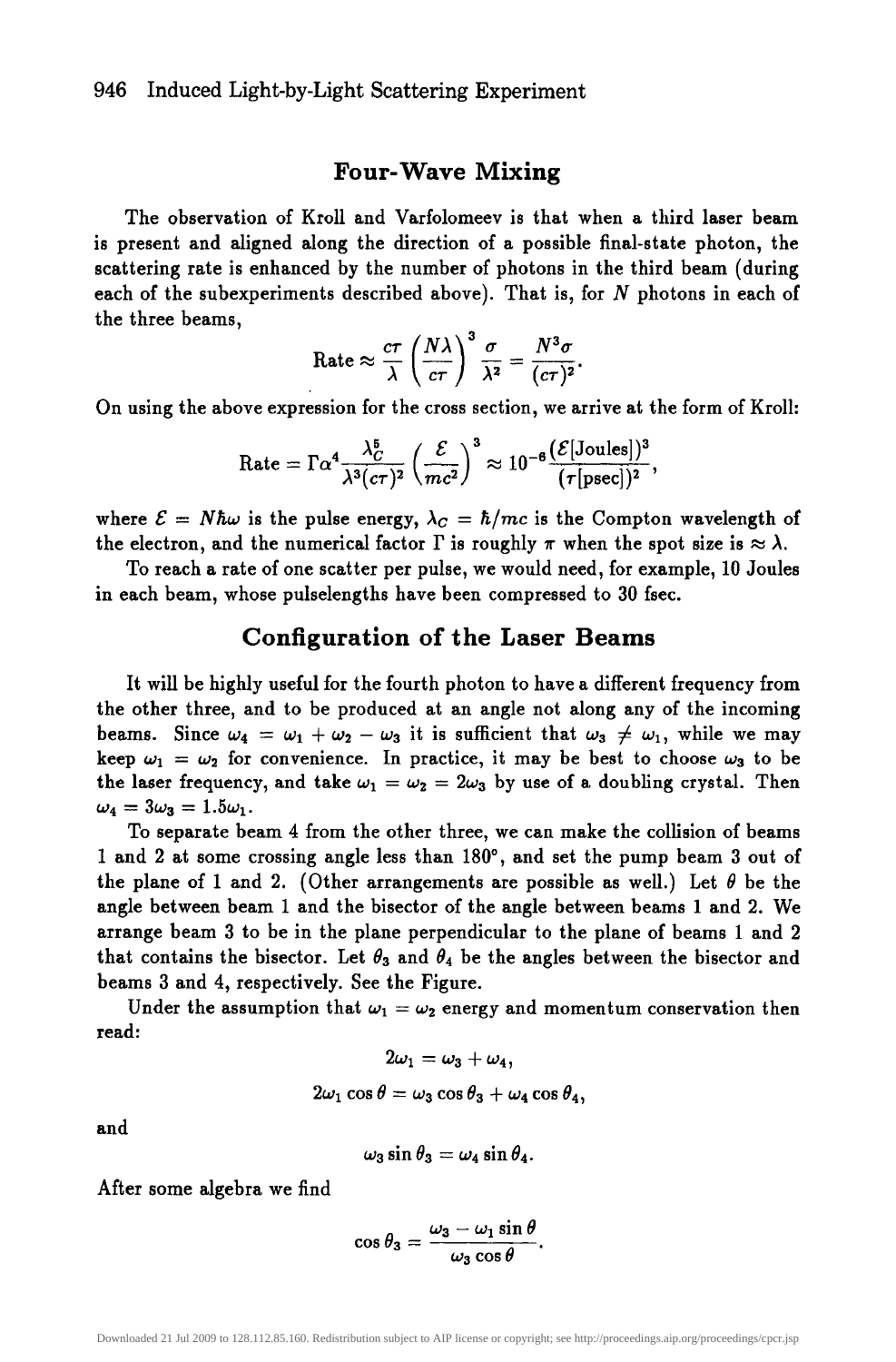

Figure 1: Possible arrangement of the laser beams for the induced light-bylight scattering experiment. Beams 3 and 4 are in the plane perpendicular to the plane of beams 1 and 2 that contains the bisector of the angle  $2\theta$  between beams 1 and 2.

A convenient configuration is that  $\theta_3 = 90^\circ$ , which holds when  $\sin \theta = \sqrt{\omega_3/\omega_1}$ . In our example where  $\omega_3/\omega_1 = 1/2$  we require that  $\theta = 45^{\circ}$ , so the angle between beams 1 and 2 is 90°, as mentioned above. Finally,  $\sin \theta_4 = \omega_3/\omega_4 = 1/3$ , or  $\theta_4 = 19.5^{\circ}$ . The angular separation between photon 4 and the other 3 beams is nearly maximal.

### Vacuum Requirements

Background photons might come from residual gas atoms in the scattering chamber vacuum that are ionized by the intense laser beams. Ionization will be probable for any atoms in fields of intensity greater than about  $10^{13}$  Watts/cm<sup>2</sup>. The fields at the collision point will be about  $10^{21}$  Watts/cm<sup>2</sup>, and the Rayleigh range  $\approx \lambda$  for a very strong focus. Then the volume over which ionization is probable is of order  $(\sqrt{10^8}\lambda)^3 \approx 1$  cm<sup>3</sup>. At 1-atmosphere pressure there are about  $3 \times 10^{19}$  atoms/cm<sup>3</sup>, so we would require a vacuum of about  $10^{-16}$  torr. As only about  $10^{-10}$  torr might be achieved in practice, there would be about  $10^6$  ionized atoms/pulse. There seems a nonzero prospect that several of these atoms would emit radiation at frequency  $\omega_4$ , for which  $\lambda_4 = \lambda_{\text{laser}}/3 = 353 \text{ nm}$ . A narrow interference filter at this wavelength could be used to limit the bandwidth, but if the laser pulse has been compressed to 30 fsec its bandwidth is several percent.

A first step would be to focus the present laser beam in vacuum, and search for ionization photons at  $3\omega$ .